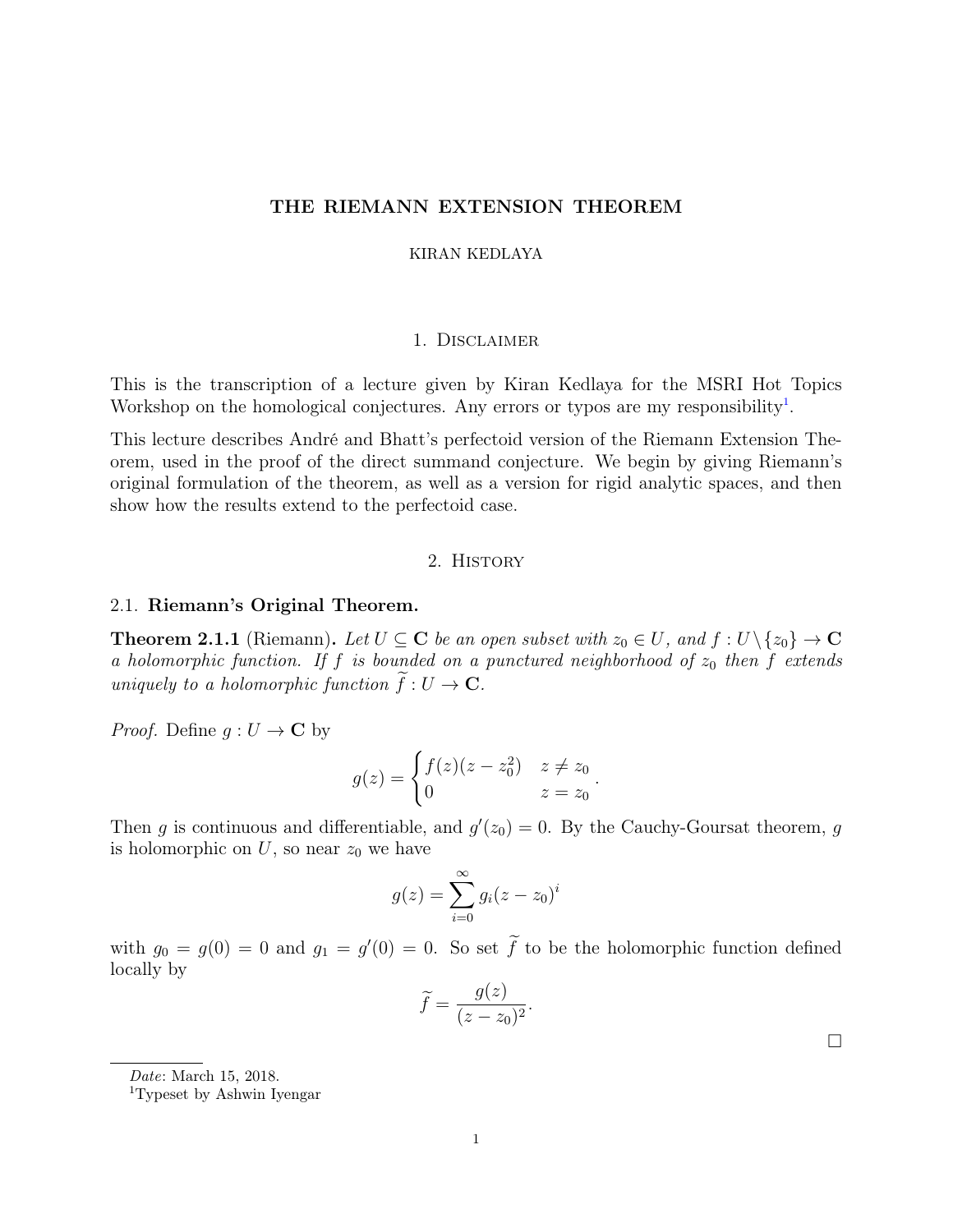2.2. **Higher Dimensions.** The previous theorem was defined for open subsets of  $\mathbf{C}$ , but we can extend the result to any complex variety that is "nice enough": in particular, we need our variety to be normal, as we will show in a moment.

**Theorem 2.2.1.** Let X be a normal complex variety, assume  $g \in \mathcal{O}(X)$ , and let g be a *nonzerodivisor.* Now let  $Z := \{q = 0\}$ , and say we have a holomorphic function  $f: X \setminus Z \rightarrow$ **C**. If, for all compact subsets  $K \subseteq Z$ ,  $f$  is bounded on some neighborhood of  $K$  in  $X$ , then *there exists a unique holomorphic extension*  $f: X \to \mathbb{C}$ *.* 

The key here is really normality: for a counterexample, consider the vanishing locus  $X =$  $V(z_1 z_2)$  in the complex affine plane. Then take the function  $z_1 + z_2$  on *X*, whose vanishing locus is just the origin  $O = (0,0)$ , and suppose we have some holomorphic function  $f$ :  $X \setminus O \to \mathbb{C}$ , which is bounded on some disk around the origin intersected with *X*. Then the point is that we can't tell the difference between this space and its normalization, which is the disjoint union of two copies of C, i.e. has coordinate ring  $C[x] \times C[y]$ . To see it explicitly, define the function

$$
f(z_1, z_2) = \begin{cases} z_2 + 1 & z_1 = 0 \\ z_1 & z_2 = 0 \end{cases}
$$

this is clearly holomorphic on *X \ O* and bounded locally, but you clearly can't extend it to even a continuous function on *X*.

# 3. Non-Archimedean Case

This is due to Bartenwerfer.

**Theorem 3.0.1.** Let K be a nonarchimedean field with  $0 < |\varpi| < 1$ , let A be a affinoid *algebra over*  $K$ , and suppose  $A$  is normal as a ring. Fix  $q \in A$  a nonzerodivisor. Then

$$
A^\circ \xrightarrow{\sim} \varprojlim_n A\left<\frac{\varpi^n}{g}\right>^\circ
$$

*is an isomorphism.*

We won't prove this in full generality, but we'll demonstrate why it should be true for the rigid analytic unit disc.

**Example 3.0.2.** Let  $A = K \langle T \rangle$ , and set  $g = T$ . Note the transition maps  $A \langle \varpi^n/g \rangle^{\circ} \rightarrow$  $A\langle \varpi^{n-1}/g \rangle^{\circ}$  are inclusions, and  $A^{\circ} \subseteq A\langle \varpi^{n}/g \rangle^{\circ}$  and thus

$$
\varprojlim_{n} A \left\langle \frac{\varpi^{n}}{g} \right\rangle^{\circ} = \bigcap_{n} \left( A \left\langle \frac{\varpi^{n}}{g} \right\rangle^{\circ} \right).
$$

If we express the valuation additively (i.e. take a negative log) on  $K$  by  $v$ , then a given element in  $A^{\circ}$  is a power series whose Newton polygon is contained in the green area in the following cartoon: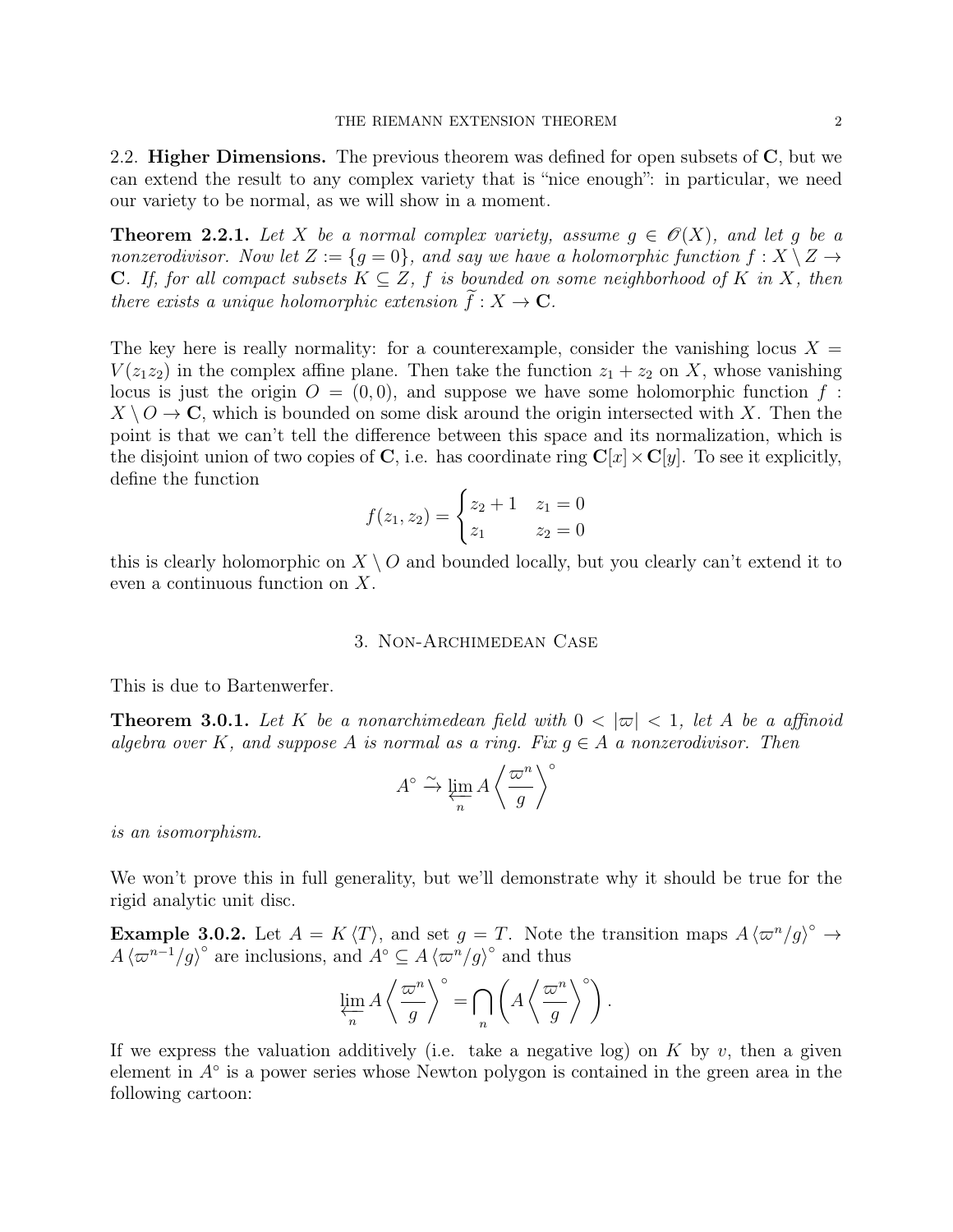

A given element in  $A \langle \varpi^n/g \rangle^{\circ}$  can be expressed as a Laurent series in *T*, say  $f = \sum_i f_i T^i$ , where  $f_i \in K$ , with some size restriction on the  $f_i$ , which is pictorially expressed by saying that the Newton polygon of *f* is contained in the union of the green and blue areas in the following cartoon:



In the above cartoon, the slope of the blue line is proportional to  $-n$ , so as *n* increases, the Newton polygons will increasingly be supported more towards the green quadrant. Taking the limit (i.e. intersection), one sees that anything that lives in the intersection can't be supported at any nonzero distance away from the *y*-axis in the blue area, hence the intersection must be exactly *A*. This proves the isomorphism in this special case, but this is *not* a model for the general proof.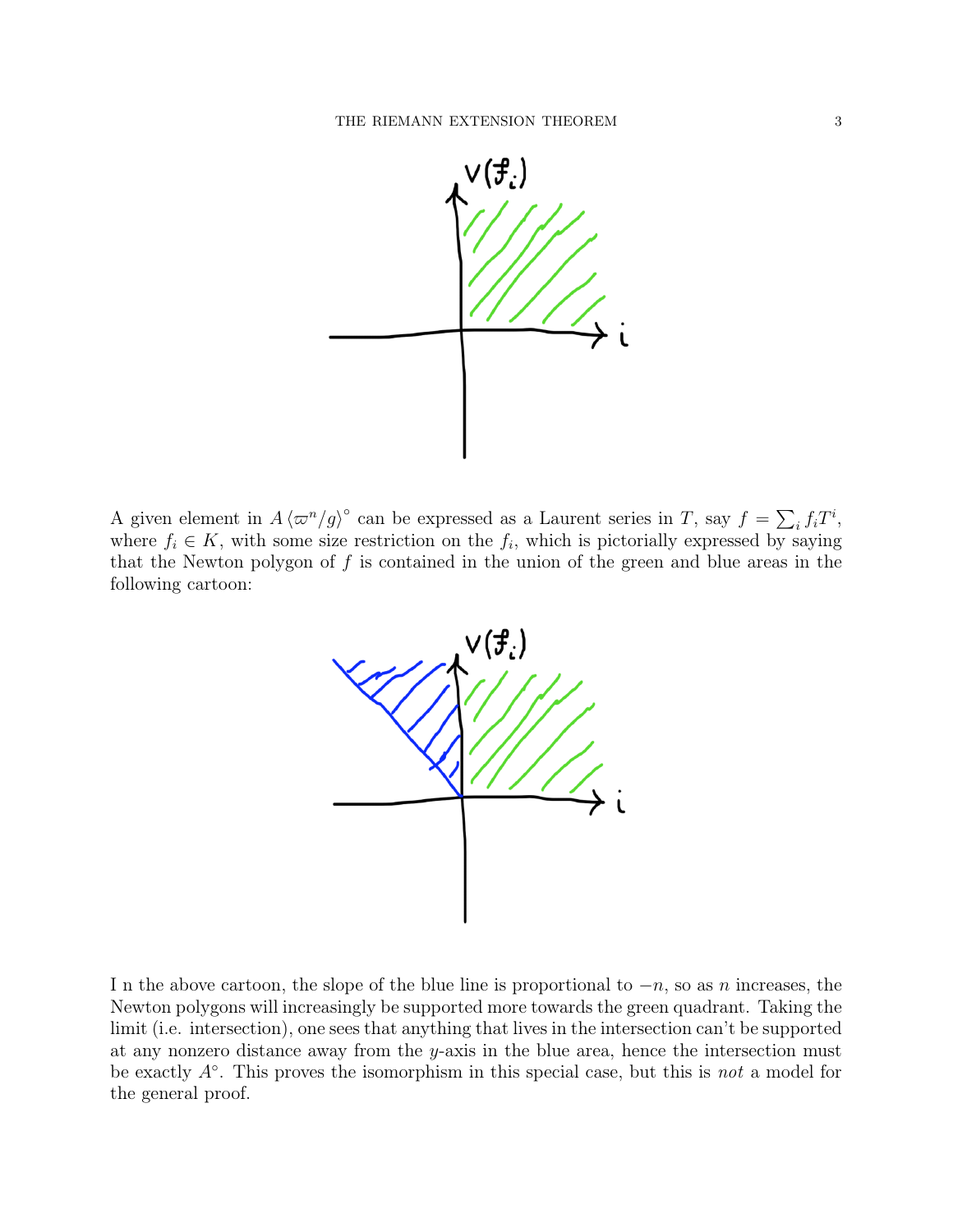#### THE RIEMANN EXTENSION THEOREM 4

# 4. Almost commutative algebra in Pro-systems

Let R be a ring with  $t \in R$  containing a compatible system of  $p^n$ th roots of t for all n. We want to work in *t*-almost mathematics, i.e. almost mathematics with respect to the ideal  $(t^{1/p^{\infty}})$ . Define proMod<sub>R</sub> to be the category of pro-systems of R-modules, indexed by N.

**Definition 4.0.1.** A system  ${M_n}_{n>0} \in \text{produced}_R$  is almost-pro-zero if

$$
\forall k, \forall n > 0, \exists n' \ge n \text{ such that: } t^{1/p^k} \operatorname{im}(M_{n'} \to M_n) = 0.
$$

**Remark 4.0.2** (Warning). Saying  $\{M_n\}_{n>0}$  is zero in proMod<sup>*a*</sup><sub>*R*</sub> is the same as saying

$$
\forall n, \exists n' \ge n \text{ such that: } \forall k, t^{1/p^k} \text{im}(M_{n'} \to M_n) = 0.
$$

which is different. In particular zero in  $\mathsf{prob}\mathsf{Mod}_R^a$  implies almost-pro-zero, but not the converse.

Some facts:

(1) If  ${M_n}_{n>0}$  is almost-pro-zero, then

$$
(\mathbf{R}\varprojlim_n)M_n=0\text{ in }\mathsf{DMod}_R^a,
$$

the derived category of  $\mathsf{Mod}_R^a$ . This is because for all *k*, the map

$$
\{M_n[t^{1/p^k}]\}_{n>0} \to \{M_n\}_{n>0}
$$

gives a pro-isomorphism.

(2) Almost-pro-zero systems remain almost-pro-zero under any *R*-linear functor.

## 5. The Perfectoid Riemann Extension Theorem

Scholze first proved a version of this in [2] and Bhatt in [1].

**Theorem 5.0.1.** If K is a perfectoid field, choose a pseudo uniformizer  $0 < |\varpi| < 1$  of the  $for m \; \varpi = \varpi_0^{\sharp}$  *for*  $\varpi_0 \in K^{\flat}$ . Let *A be a perfectoid K*-algebra, and fix  $g \in A^{\circ}$  *of the form*  $g_0^{\sharp}$  *for*  $g_0 \in A^{bo}$ . Choose  $m \ge 0$ . Then the pro-morphism  $f: {A^o/\varpi^m}_{n>0} \to {A \langle \varpi^n/g \rangle^{\circ}/\varpi^m}_{n>0}$ *given by*

$$
\{f_n: A^\circ/\varpi^m \to A\left\langle \frac{\varpi^n}{g} \right\rangle^\circ/\varpi^m\}_{n>0}
$$

*is a*  $(\varpi q)$ -almost-pro-isomorphism, i.e. the kernel and cokernel of this map is  $(\varpi q)$ -almost*pro-zero in* proMod<sub> $A^{\circ}$ </sub>.

**Remark 5.0.2.** (1) We can work in  $\varpi q$ -almost mathematics because *q* is assumed to be an untilt, and thus has a compatible system of *p*-power roots.

(2) Note in particular that we don't require any normality condition, which is surprising, and says that something is really different in this perfectoid situation. We will remark further on this in the next example. We should mention that *A* perfectoid implies *A* seminormal.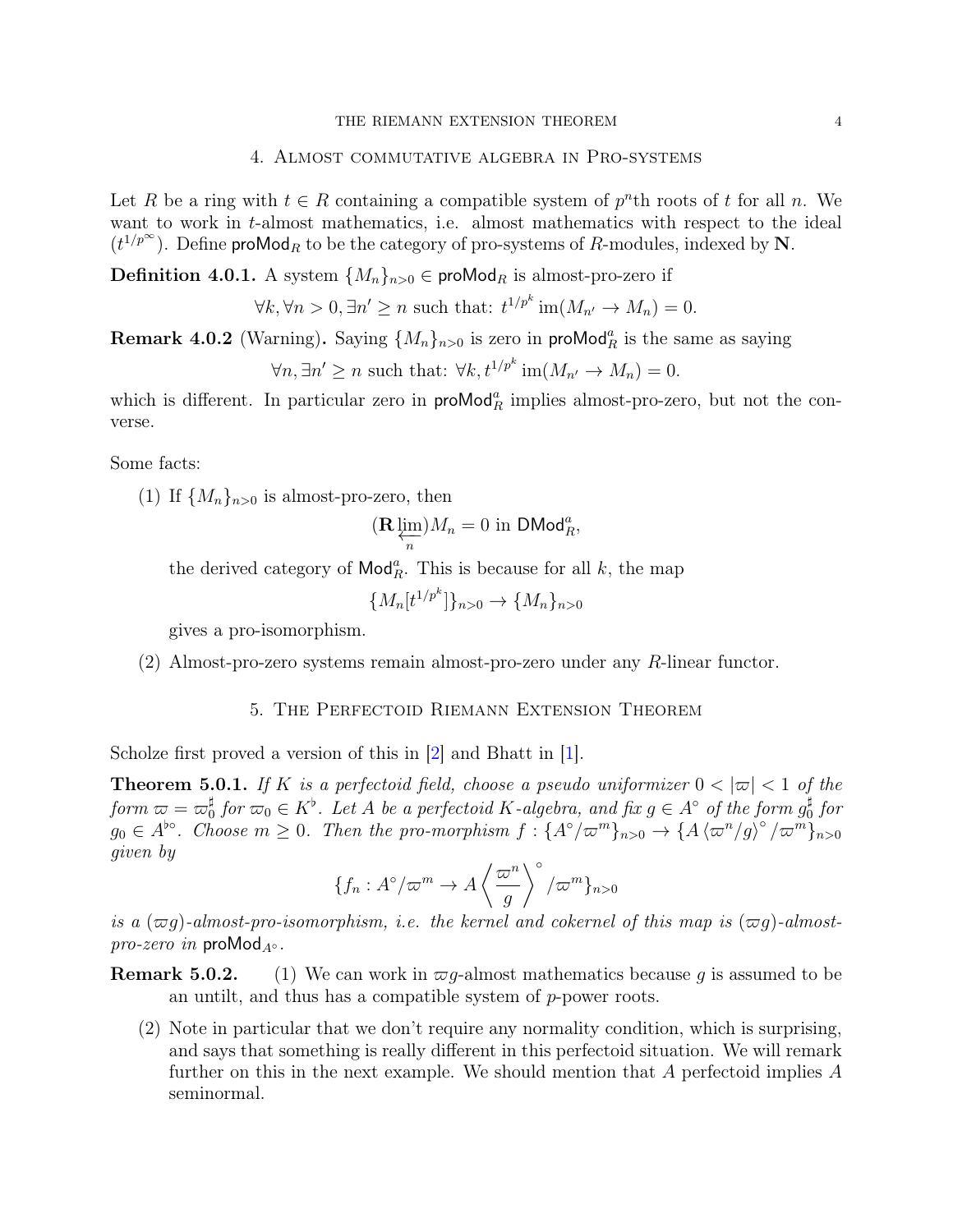(3) Futhermore we don't require that *g* is a nonzerodivisor. In fact, one can show that

$$
\ker\left(A^\circ\to\varprojlim_n A\left\langle\frac{\varpi^n}{g}\right\rangle^\circ\right)
$$

is almost zero.

(4) This should imply the previous theorem of Bartenwerfer.

Example 5.0.3. Let's consider the perfectoid version of our non-normal counterexample to the Riemann extension theorem. Fix your favorite perfectoid field  $K$  and take  $A =$  $K\left\langle T_1^{1/p^\infty}, T_2^{1/p^\infty} \right\rangle$  $\sqrt{(T_1T_2)^{1/p^{\infty}}}$ , where the bar denotes topological closure. As before, let  $q = T_1 + T_2$  and consider the map

$$
A^{\circ} \to \varprojlim_{n} A \left\langle \frac{\varpi^{n}}{g} \right\rangle^{\circ}.
$$

This map is clearly injective, so it suffices to show that the cokernel is killed by the ideal  $((\varpi g)^{1/p^{\infty}})$ . But

$$
\varprojlim_{n} A \left\langle \frac{\varpi^{n}}{g} \right\rangle^{\circ} \cong K^{\circ} \left\langle T_{1}^{1/p^{\infty}} \right\rangle \times K^{\circ} \left\langle T_{2}^{1/p^{\infty}} \right\rangle,
$$

and the cokernel of the above map is the difference of the constant terms of the two Tate algebras, which lands in  $K^{\circ}$ . But given a pair  $(f, g) \in K^{\circ} \left\langle T_1^{1/p^{\infty}} \right\rangle$  $\Big\rangle \times K^{\circ} \left\langle T_{2}^{1/p^{\infty}}\right\rangle$  $\rangle$ , one can check that multiplication by  $g^{1/p^k}$  kills the constant term.

**Example 5.0.4.** As a second example, let *K* be as before, and then let  $A = K \langle T^{1/p^{\infty}} \rangle$  be the perfectoid affine line. We take  $g = T$ . Then we can show, via a similar picture to the first picture, that

$$
K^{\circ}\left\langle T^{1/p^{\infty}}\right\rangle/\varpi^m\xrightarrow{\sim}\varprojlim_{n}K\left\langle T^{1/p^{\infty}}\right\rangle\left\langle \frac{\varpi^n}{T}\right\rangle^{\circ}/\varpi^m.
$$

But the condition of the pro-morphism *f* being an almost-pro-isomorphism is actually stronger! We'll draw another picture in a moment to illustrate how to prove the theorem in this case.

In fact, Example 5.0.4 is all we need to deduce the theorem in full generality: to see this, note that we can tensor the maps

$$
\{f_m: K^{\circ}\langle T^{1/p^{\infty}}\rangle/\varpi^m\to K^{\circ}\langle T^{1/p^{\infty}}\rangle\left\langle \frac{\varpi^n}{T}\right\rangle^{\circ}/\varpi^m\}_{n>0}.
$$

However, given a perfectoid algebra *A* over *K* and a *g* as in the Theorem, we can define a map  $K^{\circ}(T^{1/p^{\infty}}) \rightarrow A^{\circ}$  which sends  $T^{1/p^{\infty}} \rightarrow g^{1/p^{\infty}}$ . If we tensor this map with the above pro-isomorphism, one can show that in fact the targets of the  $f_m$  become  $\varpi$ -almost the pro-morphism you wanted to show in the general case. It's remarkable that the almost mathematics is able to reduce the entire theorem to what is essentially the simplest example.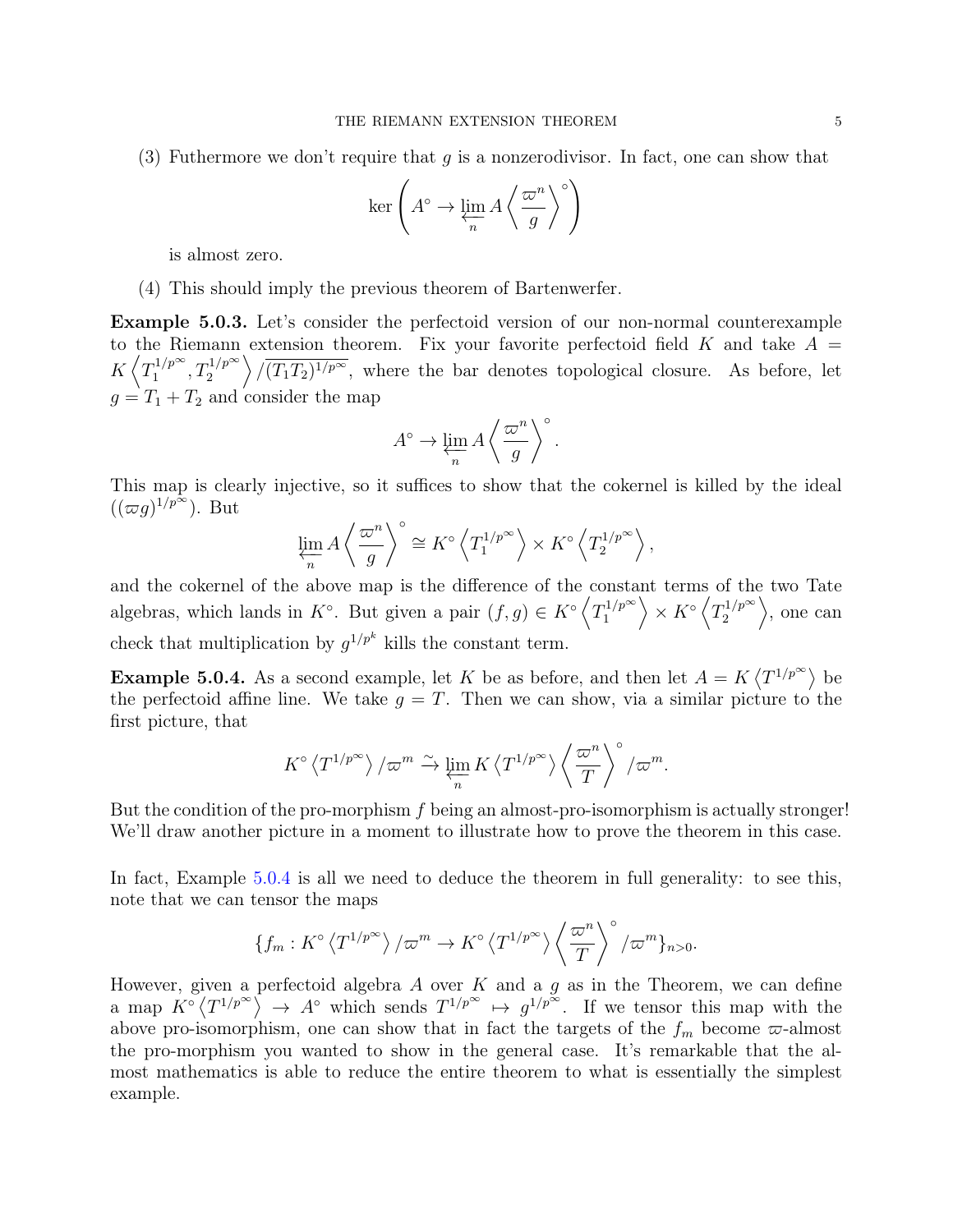Finally, we will prove the case of the simplest example, which by the above discussion, proves the theorem.

*Proof of Example* 5.0.4. For  $A = K \langle T^{1/p^{\infty}} \rangle$  and  $g = T$ , we want to check that the promorphism

$$
\{f_m: K^{\circ}\langle T^{1/p^{\infty}}\rangle/\varpi^m \to K^{\circ}\langle T^{1/p^{\infty}}\rangle\left\langle \frac{\varpi^n}{T}\right\rangle^{\circ}/\varpi^m\}
$$

is an almost-pro-isomorphism. It suffices to show that the cokernel is almost-pro-zero, so we need to show that for each *k* and *n*, we can find *n'* such that  $\text{coker}(f_{n'}) \to \text{coker}(f_n)$  is killed by  $(\varpi T)^{1/p^k}$ . In fact we'll only use  $T^{1/p^k}$ . Now, given  $f \in K^{\circ} \langle T^{1/p^{\infty}} \rangle / \varpi^m$ , we can pick a minimal representative so that the support diagram lies in the green region in the following cartoon:



In other words, it lies below the (additive) valuation of  $\varpi^{m}$  for each monomial  $T^{a}$ , where  $a \in \mathbf{Z}_{(p)}$ . Now an element in  $K^{\circ} \langle T^{1/p^{\infty}} \rangle \langle \frac{\pi^n}{T} \rangle^{\circ} / \pi_m$  can be represented by something that lies in the blue or green area in the following cartoon: